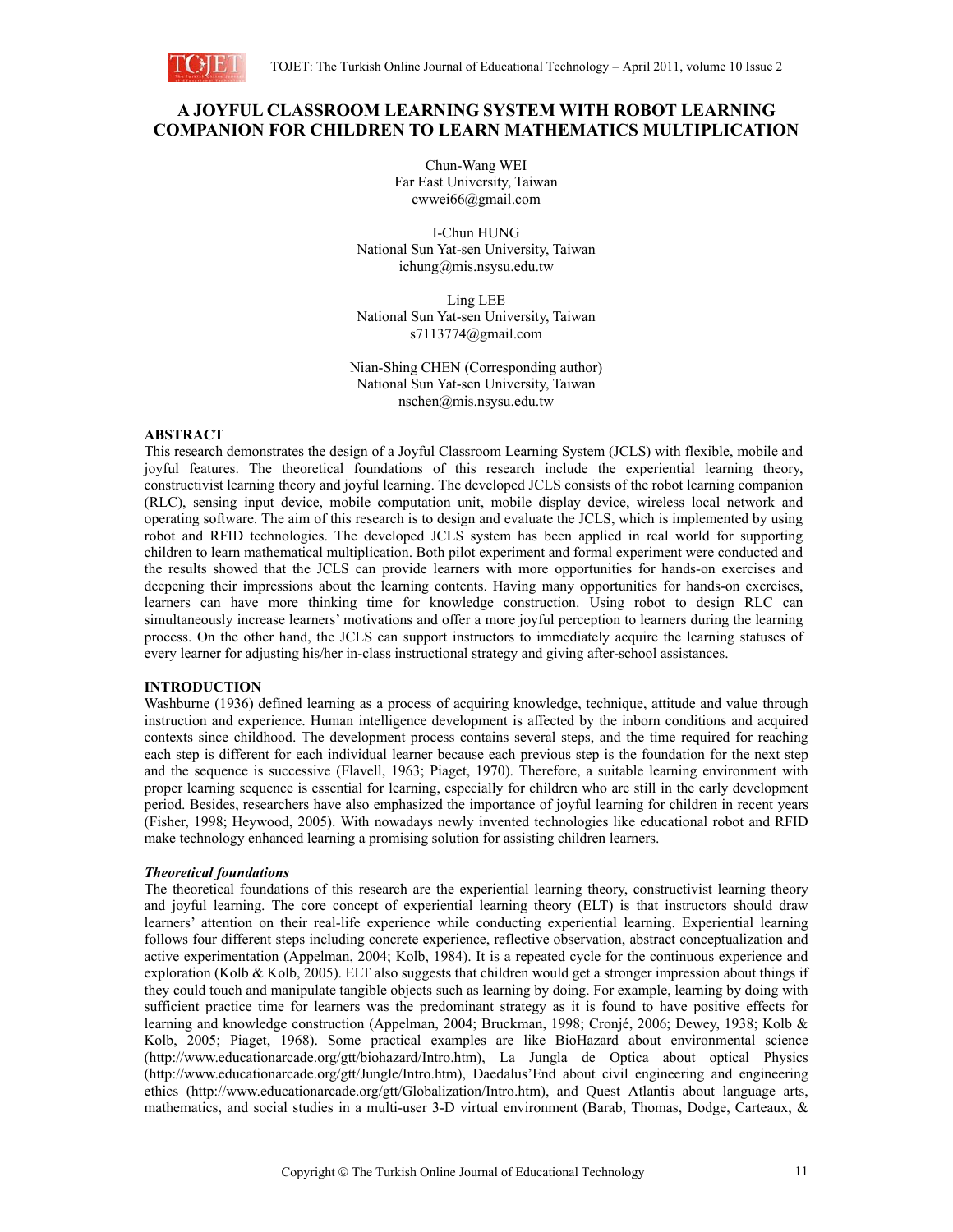

Tuzun, 2005).

Equal opportunities provided to learners for engaging learning activities in a learning environment are also necessary and important (Cheng, Wu, Liao, & Chan, 2009). Acquiring stronger impressions through the hands-on experiences have a great potential to contribute in knowledge construction and comprehensions. As suggested by constructivist learning theory (CLT) that knowledge cannot be directly supplied by instructors or others, but has to be created by learners themselves (Bruckman, 1998; Cronjé, 2006; Piaget, 1968). Some practical examples are like the players learn through iterative design processes, observing how the robot works, and modifying the robot design (http://www.educationarcade.org/gtt/hephaestus/Intro.htm). Instructors play the role of an organizer, facilitator and resource provider to help learners in their learning process. Learners can concentrate on acquiring knowledge, skills and values through repeated self-thinking exercises in a well-designed learning environment based on ELT and CLT (Dewey, 1938).

Joy, according to the Oxford English dictionary, is described as a vivid emotion/feeling of pleasure. The adjective of joy is joyful which also describes a kind of feeling, expressing and causes great pleasure. In this research, we define the "joyful learning" as a kind of learning process or experience which could make learners feel pleasure in a learning scenario/process. A joyful perception is found to have positive influence on the motivation of learning (Chen, Chen, & Liu, 2010; Kirikkaya, İşeri, & Vurkaya, 2010). A number of modern educational games with joyful learning features are being developed by various researchers based on pedagogical theories and strategies (Chen & Tsai, 2009; Kebritchi & Hirumi, 2008).

#### *Instruction and learning perspectives*

The two main perspectives, namely learning and instruction, are included in this research. From the learning perspective, learners' problem solving abilities are very important and could be cultivated through adopting appropriate pedagogies in learning processes. How to cultivate problem solving ability is very critical during childhood while a learner is beginning to learn and receive instruction. Therefore, from the learning perspective while designing the JCLS, the goal is to train and cultivate learners' problem solving abilities (Lindh  $\&$ Holgersson, 2007; Tsai, Chen, & Chen, 2010).

From the instruction perspective, if instructors simply use oral lectures to explain learning materials, sometime learners are not able to comprehend the meaning. In such a situation, instructors can use physical objects or tangible tools for providing learning help. For example, instructors could utilize physical learning materials to enhance learners' realization about learning contents. However, the problem is that how could an instructor acquire the real-time progress status of each individual learner so as to provide instant help. This is particular difficult in conventional learning environments without any information and communication technology (ICT) support. The ICT advancements have made technology enhanced learning (Chen, Lin, & Kinshuk, 2008; Schiaffino, Garcia, & Amandi, 2008) and mobile learning (Huang, Kuo, Lin, & Cheng, 2008; Motiwalla, 2007) more and more popular in our educational settings.

#### *Robot-related applications in educational field*

Due to the rapid developments of new technologies, educational researchers can now apply various ICT tools in practical scenarios to enhance learning experiences and performances of learners such as multimedia, interactive white board, smartphone, and robot. In February 2010, Ministry of Education in South Korea announced that they will equip robots for all 8,400 domestic kindergartens to facilitate instruction by 2013. Educational researchers evidence that the robot as an instructional assistant or a learning companion can enhance learners' learning motivation and learning performance (Barker & Ansorge, 2007; Chen, Hung, Lee, & Wei, 2010; Chung, et al., 2010; Fasola & Mataric, 2010; Johnson, 2003; Klassner & Anderson, 2003; Mitnik, Recabarren, Nussbaum, & Soto, 2009; Ruiz-del-Solar & Aviles, 2004). Furthermore, using robot as an instructional assistant or a learning companion, can also enable instructors to provide learning content which facilitating learners to interact with real objects through navigating digital learning content (Jermann, Soller, & Mühlenbrock, 2001). For example, while learners are learning physics, the robot can utilize its capabilities, including rotation, mobility, and acceleration, to explain the Newton's laws of motion (Mitnik, Nussbaum, & Soto, 2008).

In the near future, school-age children are predicted to have educational robots accompanying them in the learning process and assisting them in comprehending the learning materials (Jones, Jo, & Han, 2006). Before discussing robot applications in educational field, it would be important to analyze the types of robots in general. This research categorizes robots into three types according to the purpose of their original design, namely (a) pure toy, (b) education and recreation, and (c) purpose on-demand robot. The comparisons of these three types of robots are described in Table 1.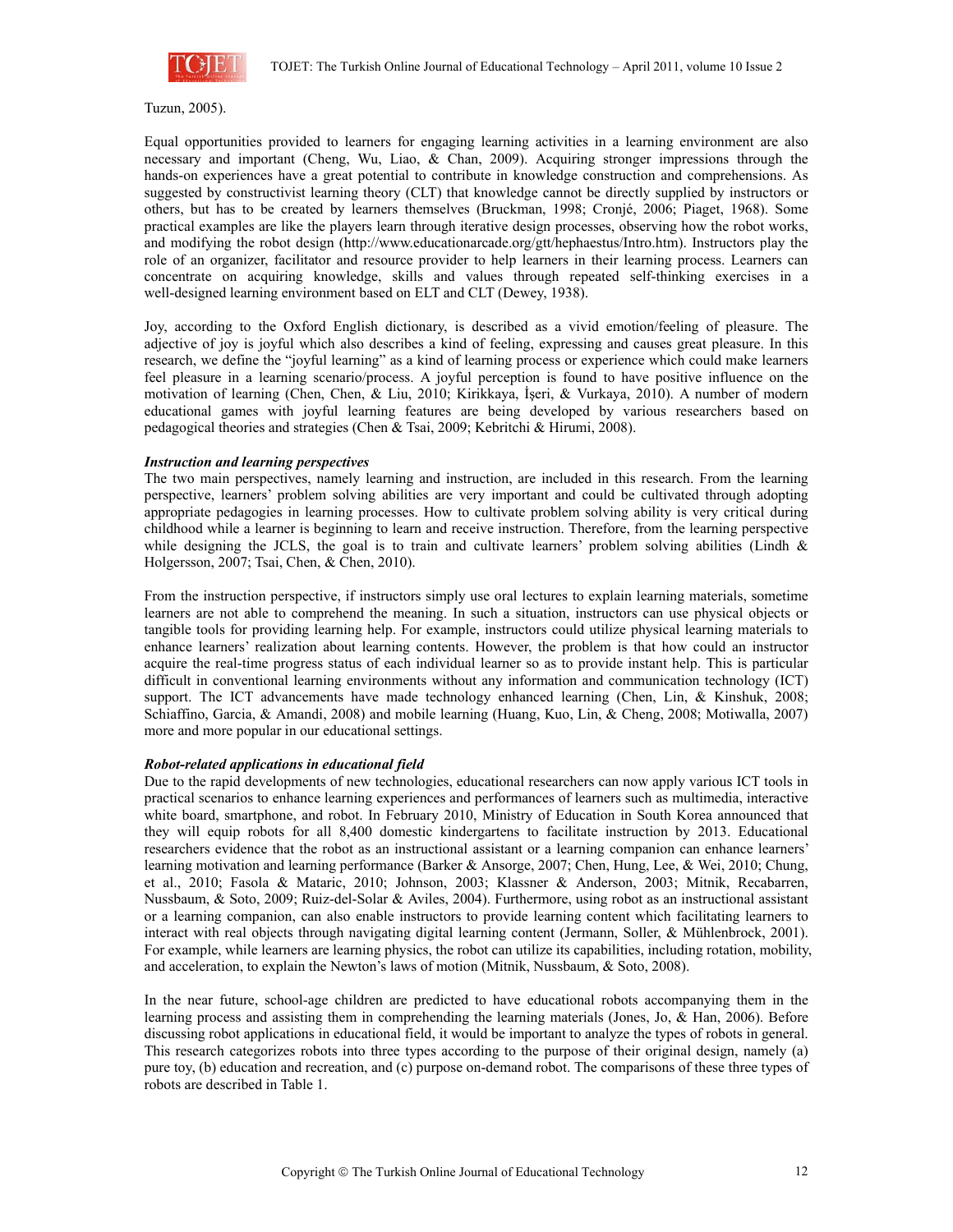

|                                  | <b>Types</b>                                          |                                          |                                                                         |  |
|----------------------------------|-------------------------------------------------------|------------------------------------------|-------------------------------------------------------------------------|--|
| <b>Utilities</b>                 | <b>Education and</b><br><b>Pure Toy</b><br>Recreation |                                          | <b>Purpose on Demand</b>                                                |  |
| <b>Application Domain</b>        | Education and<br>Entertainment<br>Entertainment       |                                          | Scientific Research $\&$<br>Special Scenarios                           |  |
| Form                             | Humanoid, Animal,<br>Vehicle form                     | Humanoid, Animal,<br>Biped, Vehicle form | Various / Multiform                                                     |  |
| <b>Movement</b>                  | Walk, Crawl, Fly                                      | Walk, Crawl, Fly                         | Walk, Crawl, Fly, Special<br>type                                       |  |
| <b>Multimedia</b>                | Piezo Buzzer,                                         | Piezo Buzzer,                            | Piezo Buzzer, Speaker,                                                  |  |
| <b>Function</b>                  | Speaker, Mono LCD                                     | Speaker, Mono LCD                        | Mono / Color LCD                                                        |  |
| Sensor/<br><b>Plug-in Module</b> | Infar Ray(IR),<br>Sound, Touch,<br>Acceleration       | IR, Light, Sound,<br>Touch, Acceleration | IR, Light, Sound, Touch,<br>Video, Acceleration, GPS,<br>Text-to-Speech |  |
| Number of<br><b>Joints</b>       | Few                                                   | Normal                                   | Many                                                                    |  |
| Control                          | IR, Build-in                                          | Cable, IR, Bluetooth,                    | Cable, IR, Bluetooth,                                                   |  |
| <b>Method</b>                    | Controller                                            | Zigbee                                   | Zigbee, Wi-Fi                                                           |  |
| <b>Re-Assemble</b><br>Level      | Low                                                   | Normal                                   | High                                                                    |  |
| Re-Programming<br>Level          | Low<br>(build-in function)                            | Normal                                   | High                                                                    |  |
| Price<br>Range                   | USDS 50~1500                                          | USD\$ 100~2000                           | USD\$ 5000~300000 or<br>more expensive                                  |  |
| Some<br>Manufacturer             | Wowwee, SONY,<br>Kondo, Bandai                        | <b>LEGO</b>                              | <b>MOBILEROBOTS</b>                                                     |  |

The first type pure toy is a generic robot that is commonly treated as simply playing for fun. This type of robots is originally designed for entertainment, and therefore they do not have many complex functions or reconfigurable capabilities. But, it is possible to use them in a conventional physical classroom for assisting instruction by designing suitable learning activities, for example, Wowwee's Spain series (You, Shen, Chang, Liu, & Chen, 2006) and Sony's AIBO robot dog (Francis & Mishra, 2009). The second type of robots is designed dedicated for education and recreation such as the widely known LEGO MINDSTORMS series. Various schools nowadays are using this type of robots for training and stimulating logical thinking abilities of pupils through assembling the robots with LEGO bricks and programming them in the visual programming systems (VPS), for examples LEGO's ROBOLAB software or some other third-party products (Jarvinen, 1998; Lindh & Holgersson, 2007). Some researchers have focused on designing agent-based systems to assist instructors in monitoring learners' learning status by using robots (Zhang, Kinshuk, Jormannainen, & Sutinen, 2008). The third type of robots, purpose on demand (POD), is designed for specific research, industrial use or other particular purposes. Their powerful hardware, complex functions, and flexible configurations make them very useful for advanced applications.

### *Research objectives and questions*

The aim of this research is to design and evaluate a JCLS by using RLC and RFID technologies. The designed system can be used in three different learning scenarios including conventional physical classroom teaching, classroom group collaborative learning and self-paced learning at home by supporting three application modes, namely instruction, collaborative learning and self-learning.

A prototype has been designed for a Joyful Classroom Learning System (JCLS) in this research to support children's learning in mathematics. The JCLS is designed and implemented using robot learning companion (RLC) and Radio-Frequency IDentification (RFID) technologies. The RLC has a tangible body with several intellectual actions that are useful in a learning process and could bring joyful perceptions to the learners. The RFID technologies could help learners to simplified data input especially for little children who are not familiar with QWERTY keyboard.

After designed and implemented the Joyful Classroom Learning System (JCLS), the evaluation of the system was conducted with respect to the two questions. (a) Can the designed JCLS help children learners to have better learning experiences in terms of experiential learning, constructivist learning and joyful learning? (b) How do children learners perceive the usefulness and ease of use of the JCLS?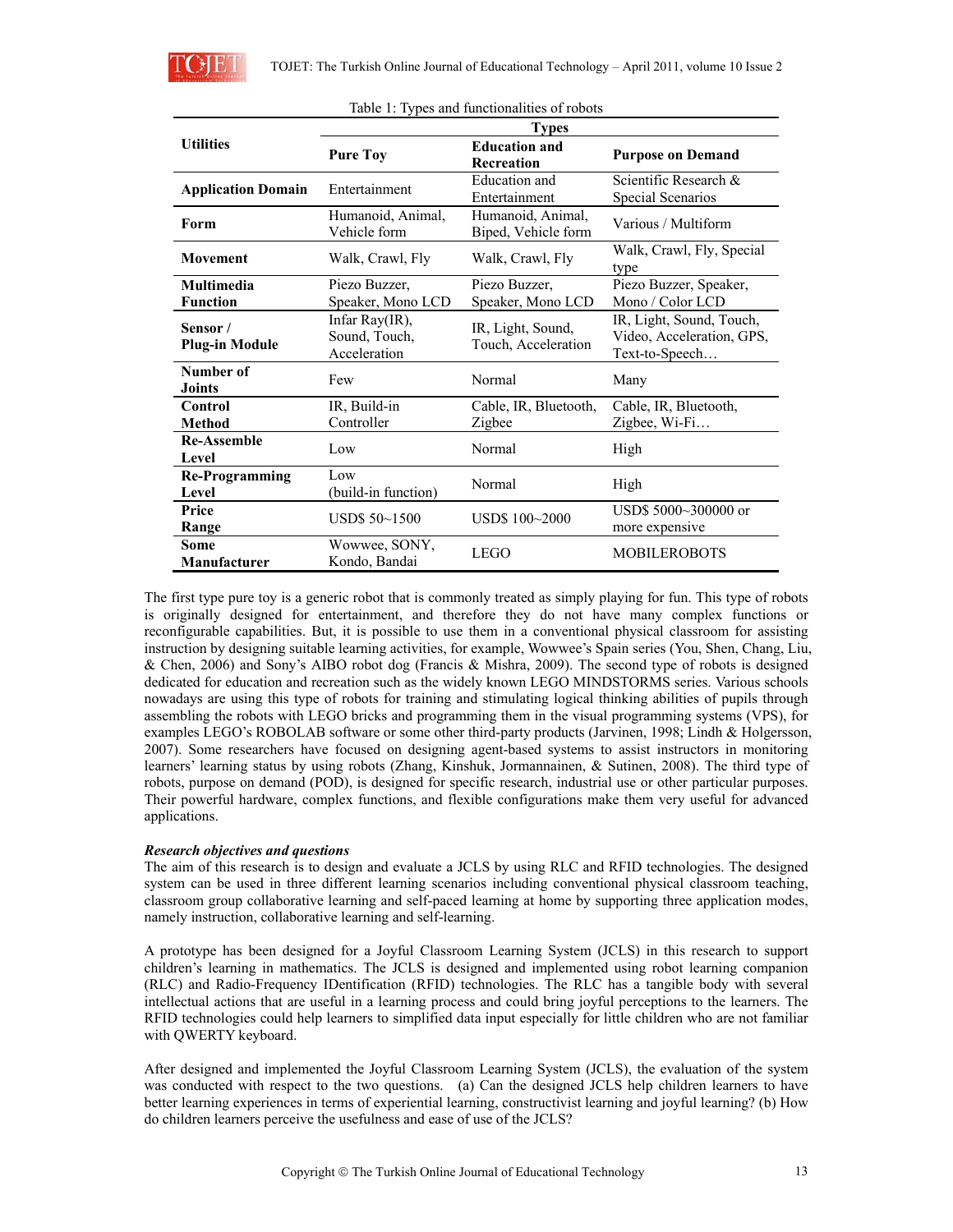

### **Design and Implementation of a Joyful Classroom Learning System (JCLS)**

#### *Key hardware components*

Robot learning companion, sensing input devices, mobile computation unit, mobile display devices and wireless local network construct the whole hardware components of the designed JCLS. These five components are essentially required for designing different learning scenarios in the JCLS. To choose suitable devices for these five components depend on the designed learning activities and available products in the market. A survey has been done on commonly used products and their main functions which can be used for these five components as shown in Table 2.

The RLC can attract learners' attentions resulting in improved motivation for learning. In this research, the LEGO MINDSTORMS NXT is adopted to be the robot learning companion and mobile display device. The RFID is used as the sensing input device. The mobility of the computation unit is crucial as it enables children learners to move around the classroom while doing group collaborative learning. The designed JCLS currently adopts Wi-Fi to build a wireless local network for information exchange among interconnected devices. Of course, other wireless local network technologies such as ZigBee (Morais, et al., 2008) and GroupNet (Chen, Kinshuk, Wei, & Yang, 2008) can also be used as a solution if they become cheaper and more popular.

| Table 2. Five main components and potential devices to be used for designing a JCES |                                                     |                 |  |
|-------------------------------------------------------------------------------------|-----------------------------------------------------|-----------------|--|
| Element                                                                             | <b>Example</b>                                      | <b>Function</b> |  |
|                                                                                     | LEGO MINDSTORMS NXT <sup>*</sup> , Wowwee           |                 |  |
| Robot learning companion                                                            | Robosapien, and Aldebaran Robotics                  | Interaction     |  |
|                                                                                     | Nao                                                 |                 |  |
|                                                                                     | Barcode, RFID <sup>*</sup> , QR Code, Electronic    | Input           |  |
| Sensing input device                                                                | pen, and Laser projector keyboard                   |                 |  |
|                                                                                     | Laptop <sup>*</sup> , OLPC, Netbook, PDA,           | Processing      |  |
| Mobile computation unit                                                             | Smartphone, iPhone and iPad                         | and storage     |  |
|                                                                                     | Embedded display in the RLC <sup>*</sup> , Portable |                 |  |
| Mobile display device                                                               | projector, Touch screen, Electronic                 |                 |  |
|                                                                                     | paper, and Eye screen                               |                 |  |
| Wireless local network                                                              | Bluetooth, Wi-Fi <sup>*</sup> , ZigBee, and         | Data exchange   |  |
|                                                                                     | GroupNet                                            |                 |  |

Table 2: Five main components and potential devices to be used for designing a JCLS

Note: \* represents the option used in this research

#### *Application modes*

Three application modes were designed for the JCLS. The first mode is called instruction mode (Figure 1(a)). Every learner is provided with a RLC that enables all learners to have an "equal opportunity" to participate in the classroom learning activities guided by the instructor. Every learner in the JCLS can directly interact with his/her RLC for a better engagement in the learning process, compared to the traditional sit-and-listen leaning environment. An instructor can use the instruction mode to quickly deploy learning materials to learners in the class. In the meantime, the system will be automatically logging and sorting the learning status of every learner throughout the learning activity. This feature enables an instructor to view the summary of important information about learners making it possible for the instructor to provide timely assistance to the learners. Furthermore, since the JCLS has recorded complete logs of every learner, a deeper analysis of the learning patterns for each individual learner is also possible, making it easier for an instructor to better understand the obstacles experienced by any individual learner during the learning process. Based on such analysis, the instructor has the possibility to provide adaptive instruction to each individual learner.

The second mode is called collaborative learning mode (Figure 1(b)). The JCLS provides a grouping mechanism to support collaborative learning. Learners can be grouped into several teams for carrying out collaborative learning activities. The features of flexibility, mobility, and joyfulness can be included for collaborative learning activities in the JCLS, for achieving more positive effects in the learning process. Once learning activities are being designed, the JCLS can act accordingly to guide learners going through the collaborative learning process without instructor's intervention. That is to say instructors play the role of facilitators whereby an unforeseen situations occurs, they can then provide appropriate assistance if necessary. The JCLS keeps the instructors with updated information about each team's progress in order to ensure that the goals of the learning activities are finally achieved.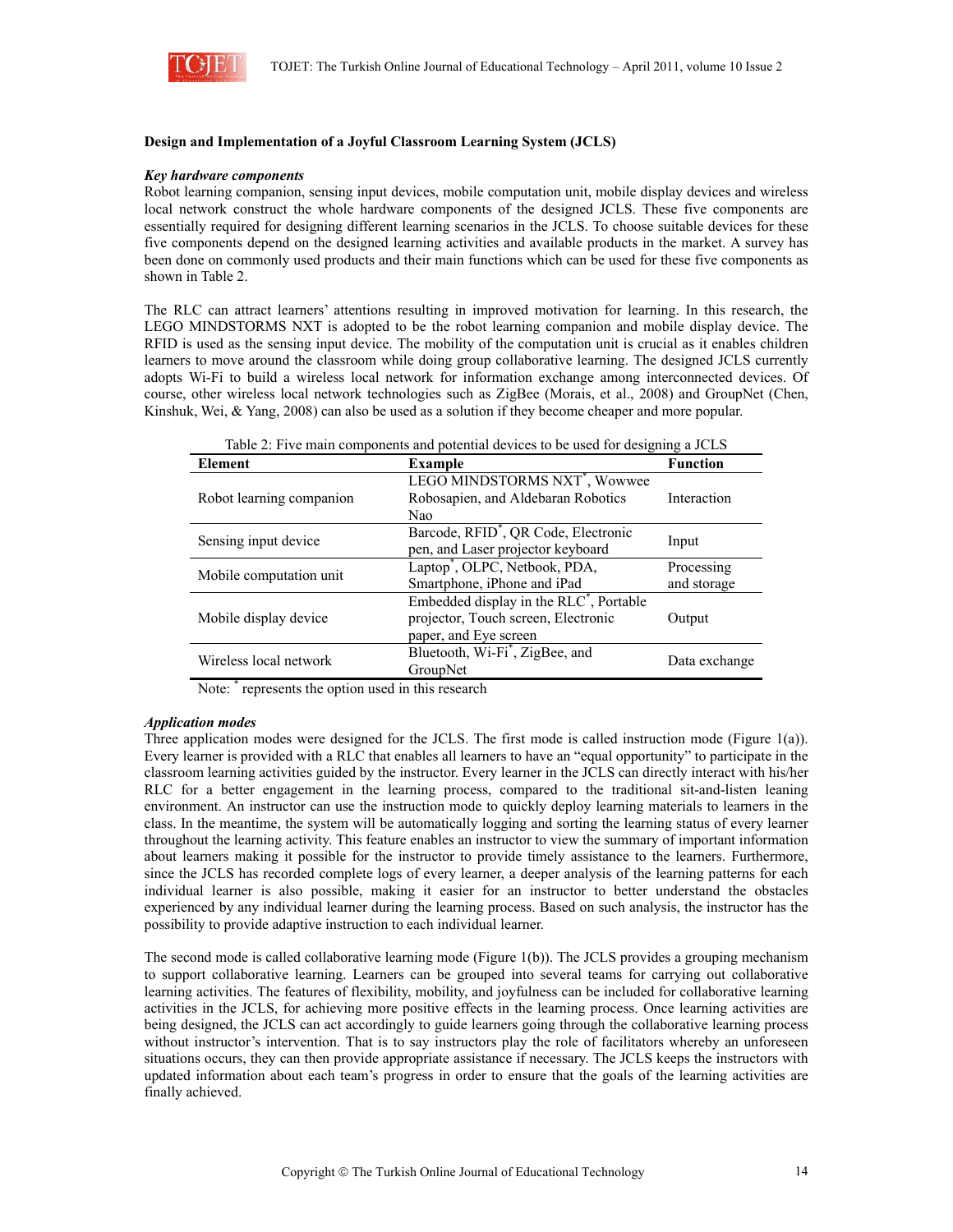

The third mode is called self-learning mode (Figure 1(c)). This mode provides a useful and friendly way for a learner to preview or review learning contents. The functionality of the JCLS in this mode is much simpler, and it only focuses on providing suitable learning content to the learner based on the built-in learning materials database, making the learning process more effective for the individual learners. Learners however, also have the opportunities to request the learning content according to their own preferences. The role of RLC here acts like an accompanying tutor who could give a learner timely feedback and guidance making self-learning less feeling of learning alone.



(c) Self-learning

### *The implementation of joyful classroom learning system (JCLS)*

As shown in Figure 2(a), the JCLS furnishes every learner with a "learning station" comprising of robot learning companion (RLC), sensing input device, mobile computation unit, mobile display device, wireless local network and the operating software. In practice, the learning station consists of a LEGO MINDSTORMS NXT, a laptop, an RFID reader, learning materials with RFID tags, and operating software for learners. Regardless of which application mode the learners are currently in, they interact directly with the RLC while engaging in learning activities by using a more intuitive method of RFID tags as inputs rather than a traditional keyboard typing. On the other hand, the instructor has a control station comprising of mobile computation unit, mobile display device, wireless local network, and the operating software.

The architecture of the JCLS can be subdivided into two parts, hardware and software. In a typical scenario for the instruction mode, the control station and all learning stations are interconnected through Wi-Fi network connection as shown in Figure 2(b). RLCs and RFID readers are connected to learners' learning stations. The RFID tags are attached to the physical learning materials and given to the learners. The information of the learning material stored in RFID tags is retrieved by the RFID reader. Depending on what information is received through RFID tags, the system then triggers RLCs to make some actions, show some brief information on their screens, and utter corresponding sound as feedback to learners. The JCLS operating software equips with two agents, namely control agent and coordination agent, and five modules, namely notification, sound effect, motion, instruction and presentation. Coordination agent is in charge of the initiation of these five modules depending on the application mode and for starting the networking in order to facilitate information exchange. Next, the control agent takes over the follow-up operations for the activated modules.

The logical flow of the instructional mode is shown in Figure 3. In the beginning, the coordination agent senses that the instruction mode has been activated and starts the networking for information exchange. Next, it initiates all the five modules and informs the control agent to take over the follow-up operations. The JCLS runs on both the control station (Figure 4(a)) and the learning station (Figure 4(b)). Instruction, notification and presentation modules are then enabled at the control station which used by the instructor. All learning stations remains under the instructor's control in order to provide the learner with related learning materials and guidance during the learning process. Various learning activities can be accomplished by interacting with the RLCs and using RFID tags. Furthermore, notification module is enabled at the control station in order for the instructor to monitor all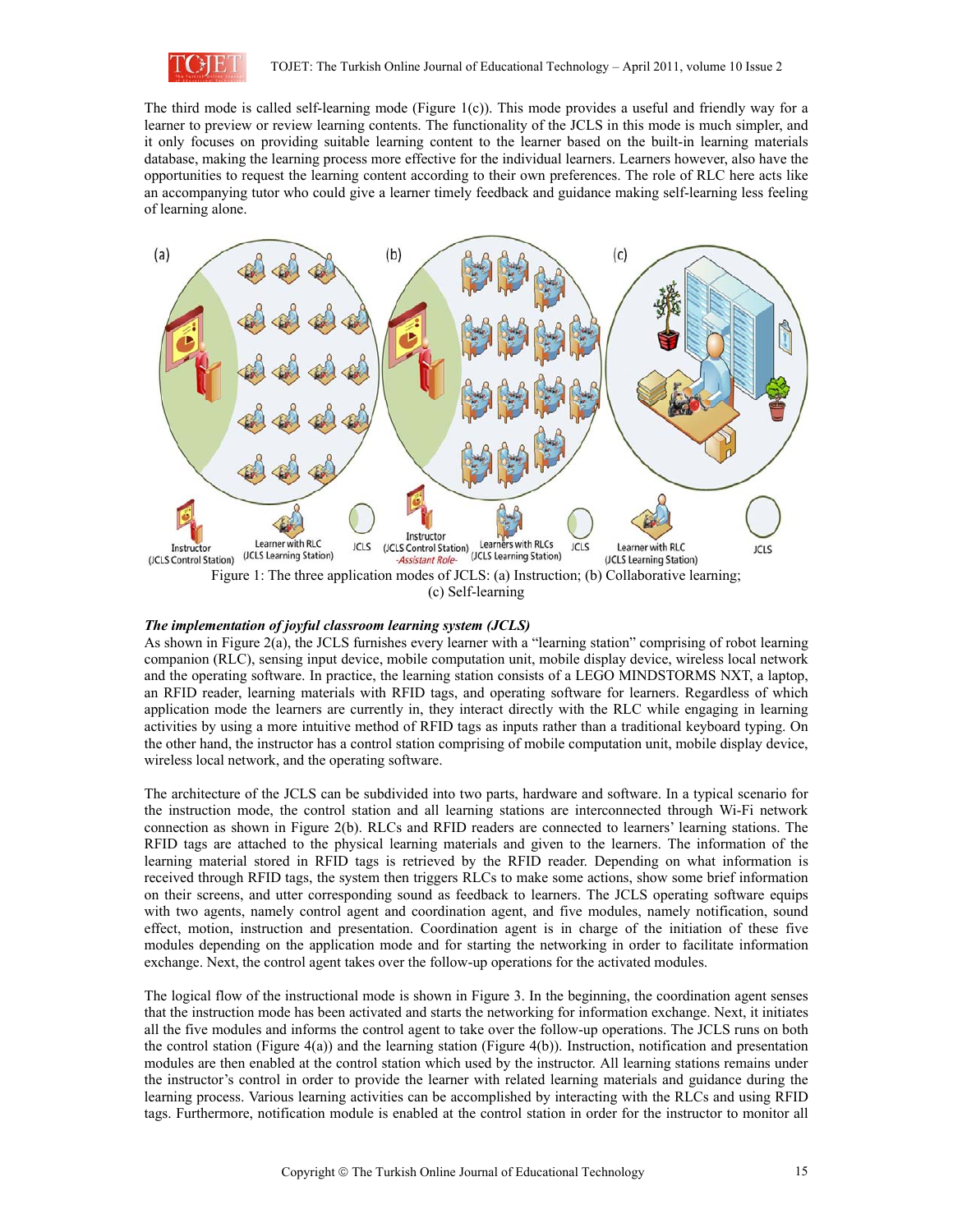

actions taken by learners at all learning stations. The control station provides three main functions for instruction. Firstly, it handles the switching of the application mode in order to enable correct mode to align with the current learning scenario. Secondly, delivery of the learning materials to learners is handled by instruction module of control station (e.g., the questions asked by the instructor and the answers given by the learners). Finally, the presentation module displays the summarized information from the notification module at the control station, such as the brief statistical results, pie chart and other visual presentation for the instructor to aware all learners' situations in a real time manner.



Figure 2: (a) Sketch map of the JCLS; (b) A typical instruction mode connections of the JCLS



Figure 3: The flow chart for instruction mode of the JCLS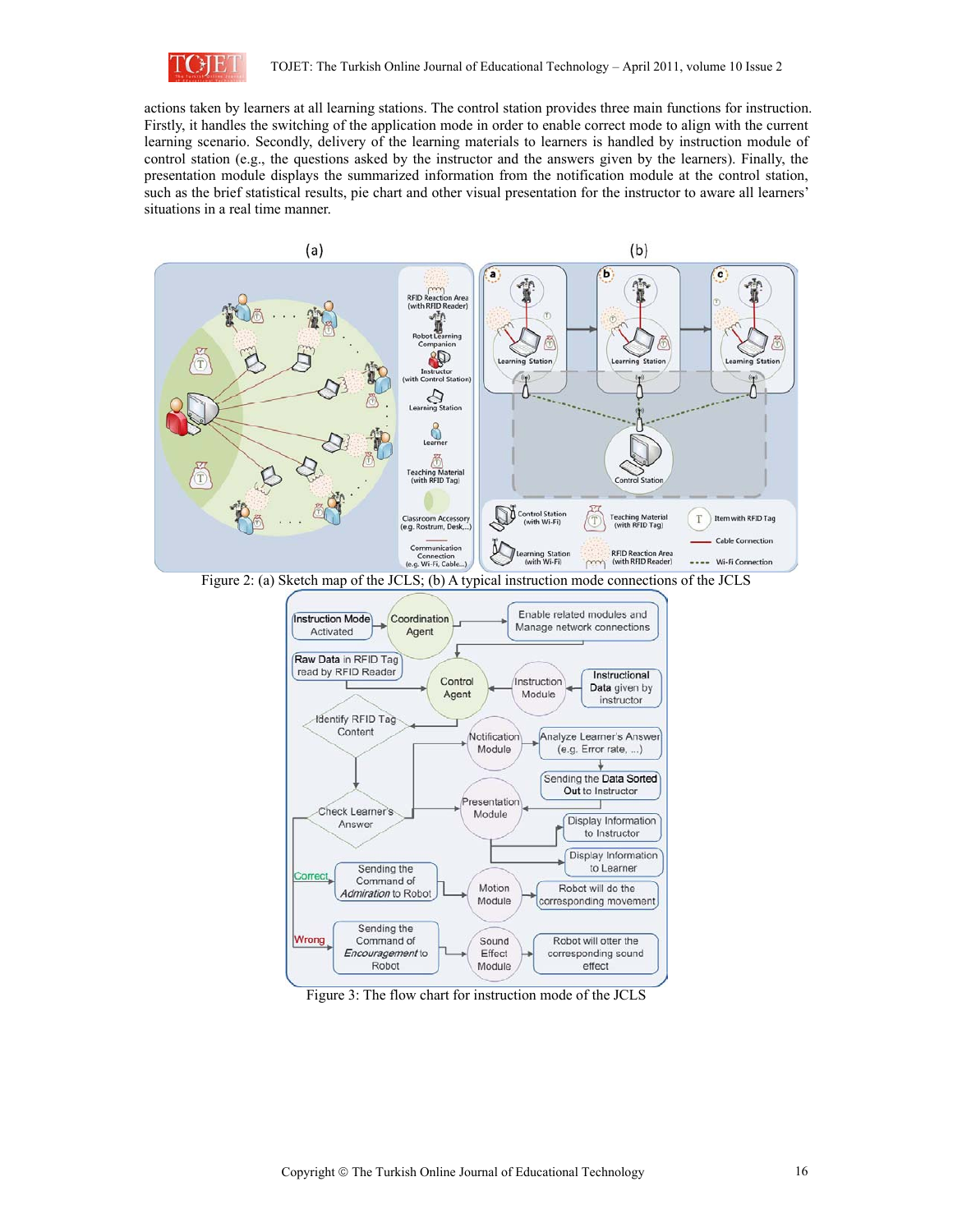



Figure 4: (a) Control station (JCLS CS); (b) Learning station (JCLS LS)

## **METHODOLOGY**

### *Participants*

To evaluate the developed system, this research conducted two experiments, namely pilot experiment (Chen, Hung, & Wei, 2010) and formal experiment. The pilot experiment helped improve formal experiment more completely and the all participants of it were different from the formal experiment. The formal experiment, including an experimental group and a control group, was conducted with 47 elementary school students in grade two. As shown in Figure 5(a), the experimental group, composed of 24 students including 9 boys and 15 girls, was arranged to learn with the JCLS. The control group as shown in Figure 5(b), composed of 23 students including 10 boys and 13 girls, was arranged to learn with traditional learning method by using the blackboard.



Figure 5: (a) Experimental group learn with the JCLS (b) Control group learn with traditional learning method

In order to maintain better quality for observation during the learning process, the maximum number of participants in the experimental group is limited to six students in each round. The experimental group therefore divided into four rounds. The participants of experimental group and control group were from two different classes. The observation method, questionnaires, and interviews were adopted for data collection in this research.

### *Experimental Procedures*

The experimental procedures comprise the experimental group and the control group respectively. For the experimental group procedure, there were seven steps as shown in Figure 6(a).

Step 1: Set up the environment and introduce the goal of this formal experiment. The instructor gave physical learning materials with 11 RFID tags containing ten numbers (0 to 9) and two command symbols (enter and clear). Control station had pre-prepared item-bank database about learning multiplication and every learner was provided with a learning station.

Step 2: Instruction on how to use the JCLS. The instructor gave an introduction in five minutes to the learners about how to use the JCLS. Learners use a hammer shape RFID reader to touch a desired RFID tag (representing the number among 0-9) while they were trying to answer a multiplication question/exercise.

Step 3: Instruction on principles of multiplication. The instructor then provided the instructions about the topic of multiplication. All available instructional strategies could be used for instruction. For example, Learning by doing by giving enough time for learners to practice was the predominant strategy as it is found to be more effective for learning and knowledge construction (Appelman, 2004; Bruckman, 1998; Cronjé, 2006; Dewey, 1938; Kolb & Kolb, 2005; Piaget, 1968).

Step 4: Exercise practices with the JCLS. The instructor gave several questions related to the topics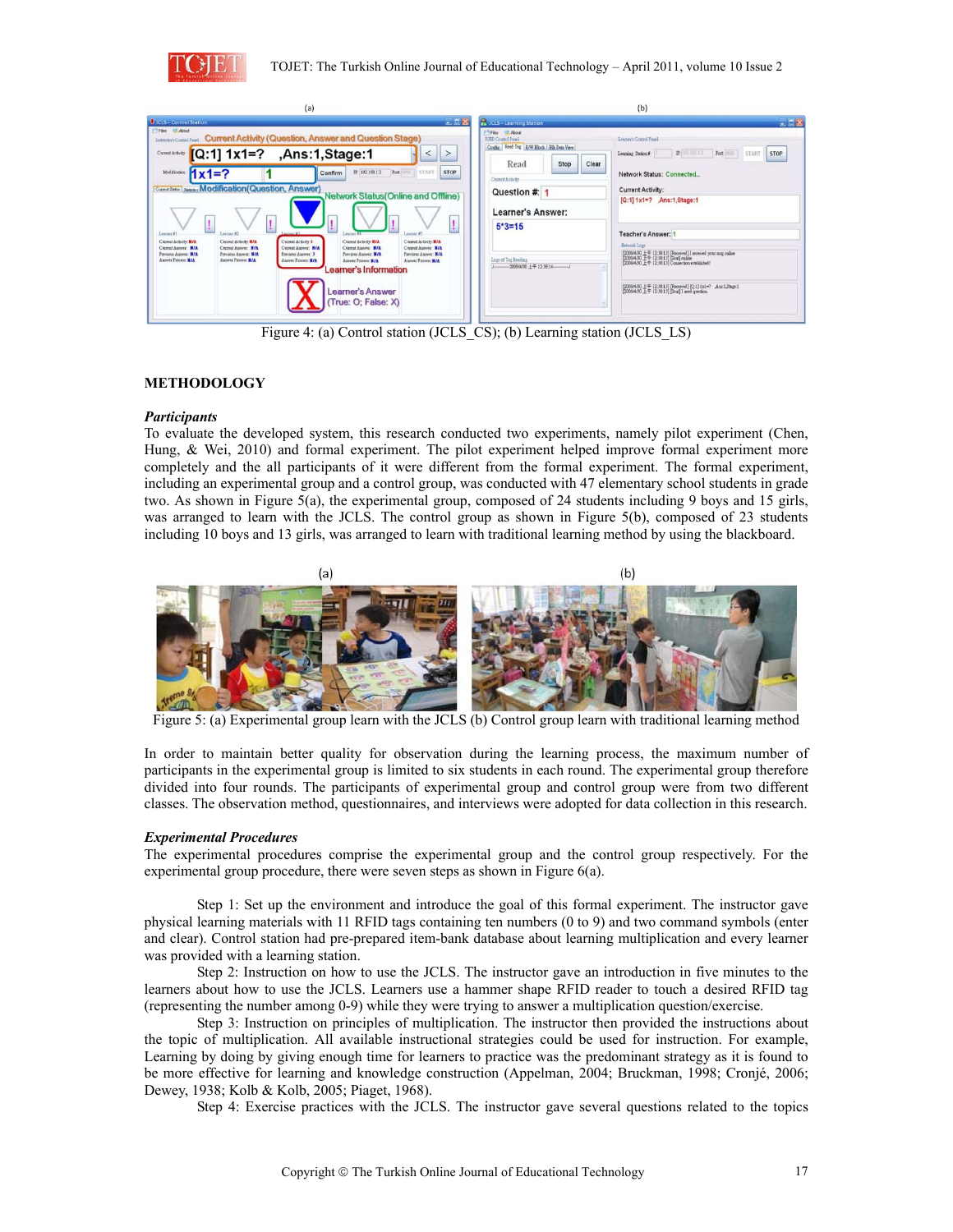

which were taught in the previous step. Learners used RFID tags to input their answers or calculation process, if they cannot get the correct answers, they are free to try for several times, and the RLC will spontaneously react to learners with proper actions or sounds based on the inputs (Figure 7). In such kind of design, every learner in the JCLS's learning environment has a "fair opportunity" to be engaged in the hands-on practice. The JCLS actively but silently logged all learning activities of each learner in the background at the same time.

Step 5: The instructor choose the best question for the next exercise based on the feedback of the whole learners of the experimental group. The instructor was able to timely receive the summarized information about learners such as the accuracy of answering questions. Furthermore, the instructor can use more detail information in the learning activity logs of an individual learner for analyzing learning obstacles and provide customized assistance to the specific learner. The steps of Step 4 and Step 5 usually repeated a couple of times until most learners had achieved the designated learning goal.

Step 6: Fill the questionnaire. Once the instructor finished the instruction process and verified that the learners had achieved the learning outcomes, the instructor ended the learning activity. All learners were then asked to fill the questionnaire designed for evaluating the extent of the three main constructs of this research, including experiential learning, constructivist learning, and joyful learning.

Step 7: One-to-one interview. The interview focused on the understanding of learners' perceptions about using the JCLS. Each interview was approximately 10 minutes in duration. The interview questions were about how the learner's perceived differently between learners in the experimental group and in the control group.

For the control group procedure, there were five steps as shown in Figure 6(b). Step 1 and step 2 were identical as the experimental group except for setting up the environment.

Step 3: Exercise practices with traditional blackboard. The instructor gave questions related to the topics just taught in the previous step to only a few students and asked them to answer by using the blackboard. Due to the space limitation of the blackboard, it is not possible for every learner to have a fair opportunity to do hands-on practice.

Step 4: Instructor gave a question for the next exercise based on the feedback of those few students who had practiced on the blackboard. As the instructor cannot get the whole picture of all students' learning status, the adjustment of instructional strategies can only rely on the instructor's subjective experience. The processes of Step 3 and 4 could also repeat a couple of times which was decided by the instructor.

Step 5: Fill the questionnaire. While instructor completed the instruction, the learning activity was ended as well. All learners were asked to fill the questionnaire.



Figure 6: Experimental procedures: (a) Experimental group (b) Control group



Figure 7: Learners can practice several times with the JCLS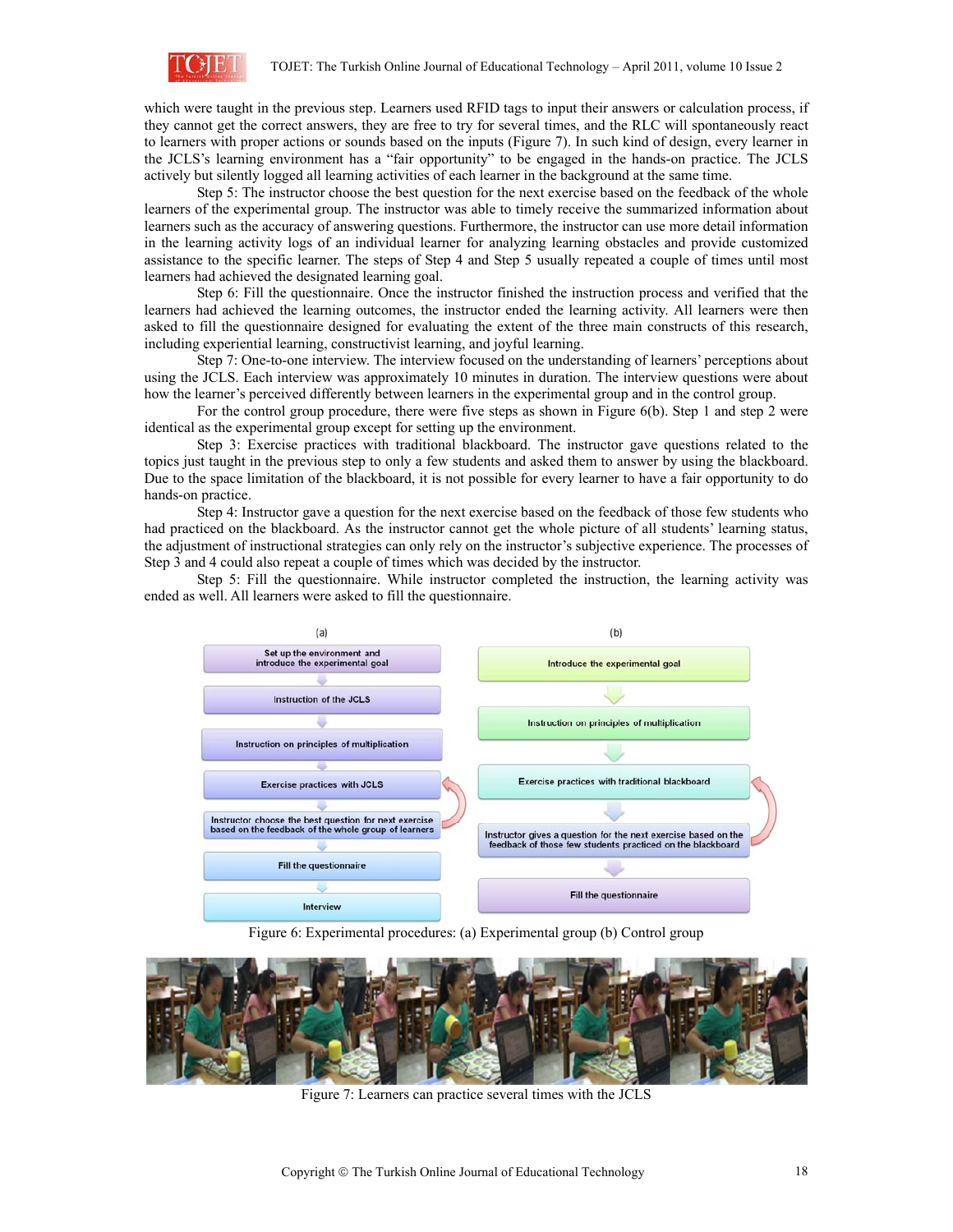

#### *Data collection*

The collected data of the formal experiment includes four different parts, namely pre-test, questionnaire, observation and interview. Firstly, the pre-test were used to test if the participants in the experimental group and the control group have the same level of mathematic performance before the formal experiment. There were three basic multiplication questions used for the pre-test. Secondly, a questionnaire was given to all participants for acquiring their feedback and perceptions. Thirdly, observation data were recorded during the whole learning activity in the formal experiment. Finally, interview was used to obtain the deeper understanding of the learners in experimental group. All collected data were analyzed for findings using triangulation validation method (Armstrong, Gosling, Weinman, & Marteau, 1997).

The questionnaire includes three different parts which is corresponding to the three constructs of experiential learning, constructivist learning and joyful learning respectively. Each construct has four items in the questionnaire and adopts ten-point Likert scale. The reasons why using ten-point Likert scale are as follows: (a) the ten-point Likert scale for children is easier to understand compared to other kinds (Van Laerhoven, van der Zaag-Loonen, & Derkx, 2004); (b) the option like neither agree nor disagree is not available because the neutral option for assessing the perception of each item is not suitable, so the forced choice method (Dunnette, McCartney, Carlson, & Kirchner, 1962) was adopted in this research; and (c) the markings in Taiwan usually use centesimal grading and the children learners also expressed that using scores from 1 to 10 are more understandable in the pilot experiment (Chen, Hung, & Wei, 2010).

At the end of the formal experiment, forty-three valid questionnaires were collected including twenty-two from the experimental group and twenty-one from the control group after eliminating three invalid samples (i.e., outliers or missing data). The sampling accuracy assessed by the Kaiser-Meyer-Olkin (KMO) is .769 which is better than the recommended value of .60 (Kaiser, 1974). After that, the factor analysis was used to examine the convergent validity between items in the same construct and the discriminant validity between items among different constructs. The principal component method of factor analysis was used with Varimax (orthogonal) rotation. The JL2 item was removed because items that do not load together may be removed from the questionnaire (Churchill, 1979). The EL3 item was also removed because it is recommended that no item cross-loadings should be above .40 (Hair, Anderson, Tatham, & Black, 1998). The factor loadings of the CL1 item is lower than the minimum factor loading .60 on its hypothesized constructs proposed (Nually, 1978), so CL1 was also removed. The result of factor analysis after removing these three items is listed in Table 3.

|        |              |        | ັ              |           |
|--------|--------------|--------|----------------|-----------|
|        |              |        |                |           |
| Factor | $\mathbf{1}$ | Factor | Factor         | - 3       |
| .857   |              |        |                |           |
| .877   |              |        |                |           |
| .867   |              |        |                |           |
|        |              | .869   |                |           |
|        |              | .767   |                |           |
|        |              | .754   |                |           |
|        |              |        | .867           |           |
|        |              |        | .754           |           |
|        |              |        | .634           |           |
|        |              |        | $\overline{2}$ | Component |

Table 3: Rotated component matrix after removing three items

According to Table 3, three components were labeled as joyful learning (JL), experiential learning (EL), and constructivist learning (CL) respectively. Internal consistency was evaluated using Cronbach's alpha. The Cronbach's alpha reliability coefficients were all higher than the minimum cutoff value of .70 (Table 4) and hence good for the follow-up analysis (Hair, et al., 1998; Nunnally & Bernstein, 1994).

| Table 4: Reliability analysis results |      |  |  |  |
|---------------------------------------|------|--|--|--|
| Cronbach's alpha<br>Construct         |      |  |  |  |
| <b>Experiential Learning</b>          | .809 |  |  |  |
| Constructivist Learning               | .765 |  |  |  |
| Joyful Learning                       |      |  |  |  |

The observation form designed in this research comprises several observable indicators, namely perception about instruction, the problem solving process, the facial expression, the gesture, and the learning atmosphere. The observable indicators are designed according to the three nexus concepts of the experiential learning, the constructivist learning and the joyful learning. The first part is to observe whether the learners are actively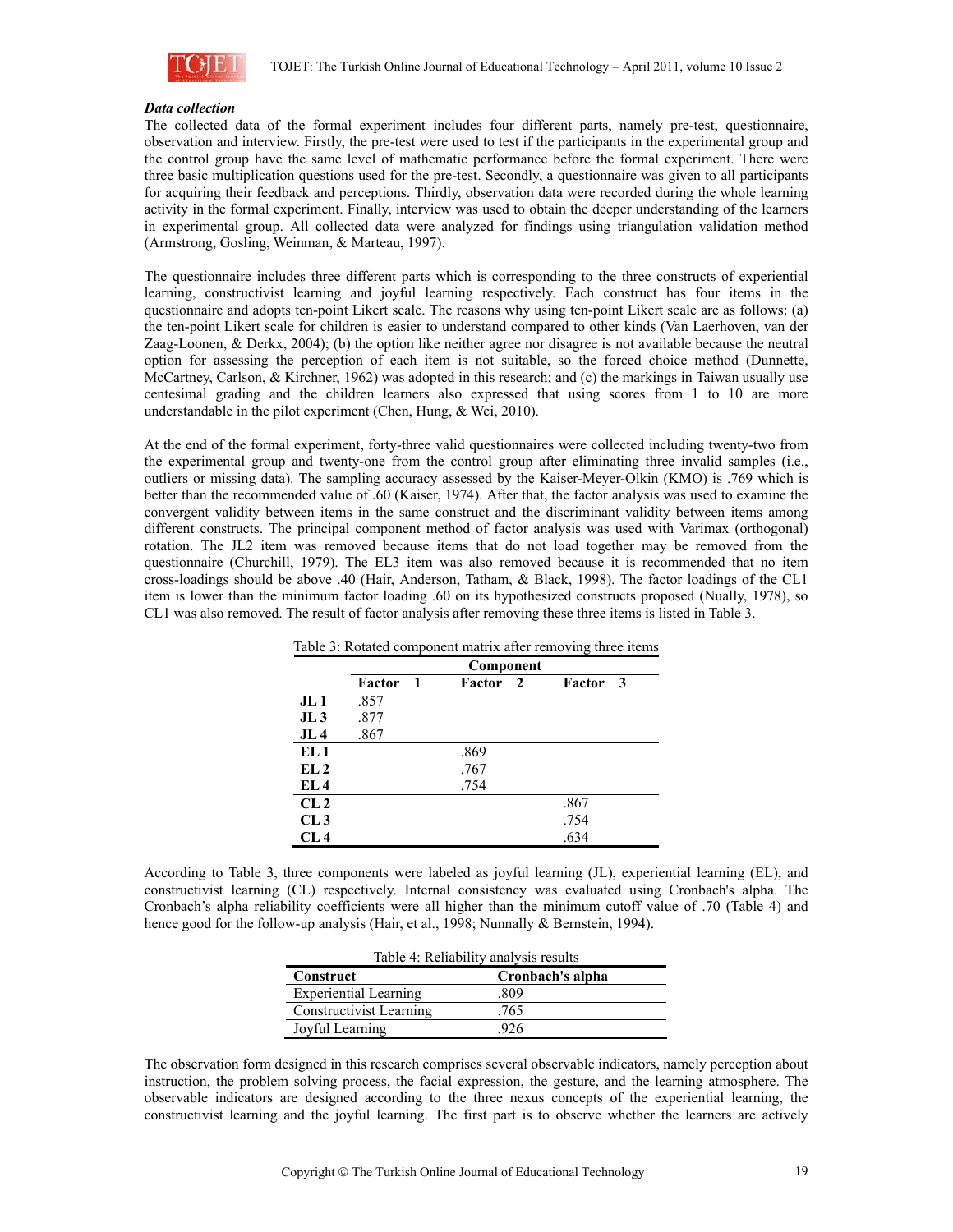

engaged in answering the questions given by instructor. The second part is to observe whether the learners will do several tries to figure out the correct answer while the robot learning companion (RLC) tells them the answer was wrong. The third part is to observe whether the learners would feel joyful perceptions while the RLC tells them with cheerful messages like "You are right" or "Good job". The last part is to observe whether the overall learning atmosphere was hedonic.

The operations of the interview focused on digging more detail information about how the learners used the JCLS to perform learning activities. Six interviewees participated in this one-to-one interview. Each interviewee spent approximately 10 minutes on completing the whole interview process. The open-structure questions of this interview were about the different perceptions of the learners between using the JCLS and the traditional learning method in learning mathematics.

### **RESULTS**

The first test was performed to confirm whether the experimental group and the control group learners were having the same level of multiplication knowledge by analyzing the data collected from the pre-test. The results show that both experimental group and control group learners got the same mean score for the pre-test, which implies their initial points were the same.

Secondly, the data collected from the questionnaire was evaluated by independent t-test analysis and the result is shown in Table 5. A significant difference ( $p < .000$ ) between the experimental group and control group was also found for the experimental learning construct. For the constructivist learning construct, there was a significant difference  $(p < .000)$  between the experimental group and control group. For the joyful learning construct, there was also a significant difference between these two groups despite the p-value is equal to .043 which is close to the significant boundary.

| Table 5: Independent t-test of differences in experimental and control groups |          |                 |        |                    |                           |
|-------------------------------------------------------------------------------|----------|-----------------|--------|--------------------|---------------------------|
| Construct                                                                     |          |                 | df     | Sig.<br>(2-tailed) | Mean<br><b>Difference</b> |
| Constructivist<br>Learning                                                    | CG<br>EG | ***<br>$-5.988$ | 32.964 | .000               | $-2.46825$                |
| Experiential<br>Learning                                                      | CG<br>ΕG | ***<br>$-6.958$ | 21.851 | .000               | $-3.26768$                |
| Joyful<br>Learning                                                            | CG<br>EG | $-2.156$        | 20.567 | .043               | $-.864$                   |

Note: **\*** *p*<.05; **\*\*** *p*<.01; **\*\*\*** *p*<.001;

*CG* - Control Group; *EG* - Experimental Group

Thirdly, the analyzed results from the observation are shown in Table 6. Both observable indicators of learners do the hands-on practice actively, and several tries to figure out the correct answer show very high percentage (94.45%). Furthermore, 90.91% of learners would feel very happy when got praise from the RLC, and the overall learning atmosphere is very hedonic.

| Table 6: The observation result of the experimental group    |    |            |  |  |
|--------------------------------------------------------------|----|------------|--|--|
| <b>Observable Indicator</b>                                  | N  | Percentage |  |  |
| Learners do the hands-on practice actively                   | 21 | $95.45\%$  |  |  |
| Learners do several tries to figure out the correct answer   | 21 | 95.45%     |  |  |
| Learners feel happy (having joyful perceptions) e.g., smiles | 20 | 90.91%     |  |  |
| Overall learning atmosphere is hedonic                       | 22 | $100\%$    |  |  |

Note: The total valid number of all learners in experimental group is 22.

Finally, the results from the interviews can be summarized as follows: (a) most learners agreed that using blackboard for exercises were to limited, however using the JCLS with RLC really enhanced their learning motivations; (b) Many learners also acknowledged that learning with RLC was much interesting than learning in a traditional classroom; and (c) some learners expressed that the opportunity of making several tries to figure out the correct answer was very useful for them to figure out why the mistakes they had made.

#### **DISCUSSIONS**

With the results stated above, some discussions and implications can be further elaborated by using data triangulation. Firstly, for the experiential learning, the "learning by doing" strategy was adopted in experimental learning. Learners learned multiplication of mathematics through hands-on practices including using quantities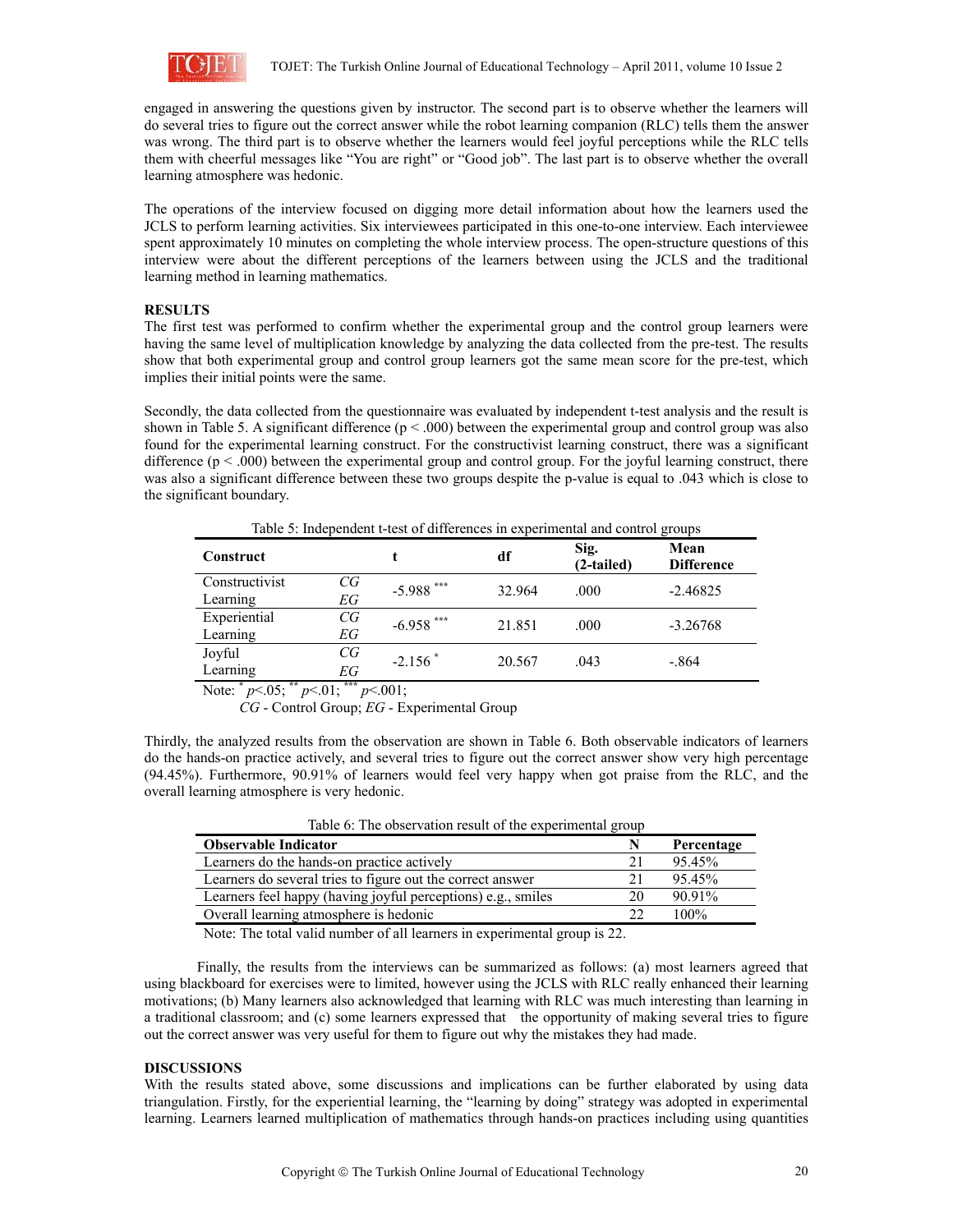

of tangible objects in reality or drawing numbers of intangible objects on the blank paper for calculation. The questionnaire results found that the learners in the experimental group had deeper impression about the teaching mathematics content through hands-on exercises by using the JCLS. However, in control group, there are only about a few learners had the chance to use blackboard for hands-on practices, and some of these learners may be uncomfortable as they were forced to practice in front of all other learners. In the interview, one learner said that he did not like being forced to solve problems with blackboard, and if the RLC could tell him right or wrong, he will be glad to practice these exercise on his own. Therefore, the JCLS did allow every learner to have the "fair opportunity" of doing each hands-on practice which in turn deepened their impressions about the learning contents.

Secondly, for the constructivist learning, learners can have several chances to revise their answer for a question by the feedback of peers and instructions/assistance of the instructor. Through this kind of repeating process, learners can unceasingly refine their concepts of multiplication calculation and finally obtain the correct knowledge of multiplication calculation. There were two major differences between the experimental group and the control group. One was the learning feedback responsiveness and the other one was hands-on exercises opportunity. In traditional classroom teaching environments, instructors can only base on their subjective teaching experiences to adjust their instructional strategies for guiding learners to think. If instructors want to adjust their instructional strategies based on the feedback of every learner during the class, it would be very time-consuming and less efficient. However, instructors can easily see every learner's learning status in the JCLS and immediately adjust their instructional strategies based on the timely feedback during the class. On the other hand, all learners can try to do exercises at the same time for several times with the support of the JCLS. This kind of re-try process is very useful for constructing one's own mathematics knowledge.

Thirdly, for the joyful learning, it was found that joyful learning had positive influences on learning motivations from the observation and interviews. Many learners were observed that they showed a high degree of interest in interacting with the robot learning companion. For example, there were two learners waved their hands to the RLCs (Figure 8(a)) which implies learners truly thought RLC as their learning companion (i.e., partner). And many learners also have dense interests about the RLC (Figure 8(b)). Some learners expressed during the interview that the classes of the experiment group and control group were more interesting than their ordinary mathematics classes, and the classes with the JCLS were the most interesting. When learners have higher interests and joyful perceptions during the learning process, their learning motivations will be higher and their learning outcomes will be better.



Figure 8: Learner (a) Wave hands to RLC (b) Highly interested in interacting with RLC

Finally, in the pilot experiment, two parents expressed their concern about using RFID tags for simple numeric answer input might take too much time than directly writing down on the paper in the class. In other words, the two parents were worried about the complexity of operating the ICT devices. Two independent constructs of TAM (Davis, 1989), namely perceived usefulness (PU) and perceived ease of use (PEOU) were adopted. The main purpose focused on understanding how the learners felt the JCLS on usefulness and ease of use. So in the formal experiment, the data of the perceived usefulness and the perceived ease of use based on the TAM questionnaire were collected to confirm the acceptance of the JCLS for children's mathematics learning. The results (Table 7) show that the scores of both perceived usefulness and perceived ease of use were very high which very close to the maximum value of the scale. According to the result of analysis, the concern issue from two parents of participants in the pilot experiment can be regarded which was not truly happened.

| Table 7: Result on usefulness and ease of use |  |
|-----------------------------------------------|--|
|-----------------------------------------------|--|

|                              | Mean | <b>Std. Deviation</b> |
|------------------------------|------|-----------------------|
| Perceived Usefulness (PU)    | 9 58 | ገ 51                  |
| Perceived Ease of Use (PEOU) |      | ገ 01                  |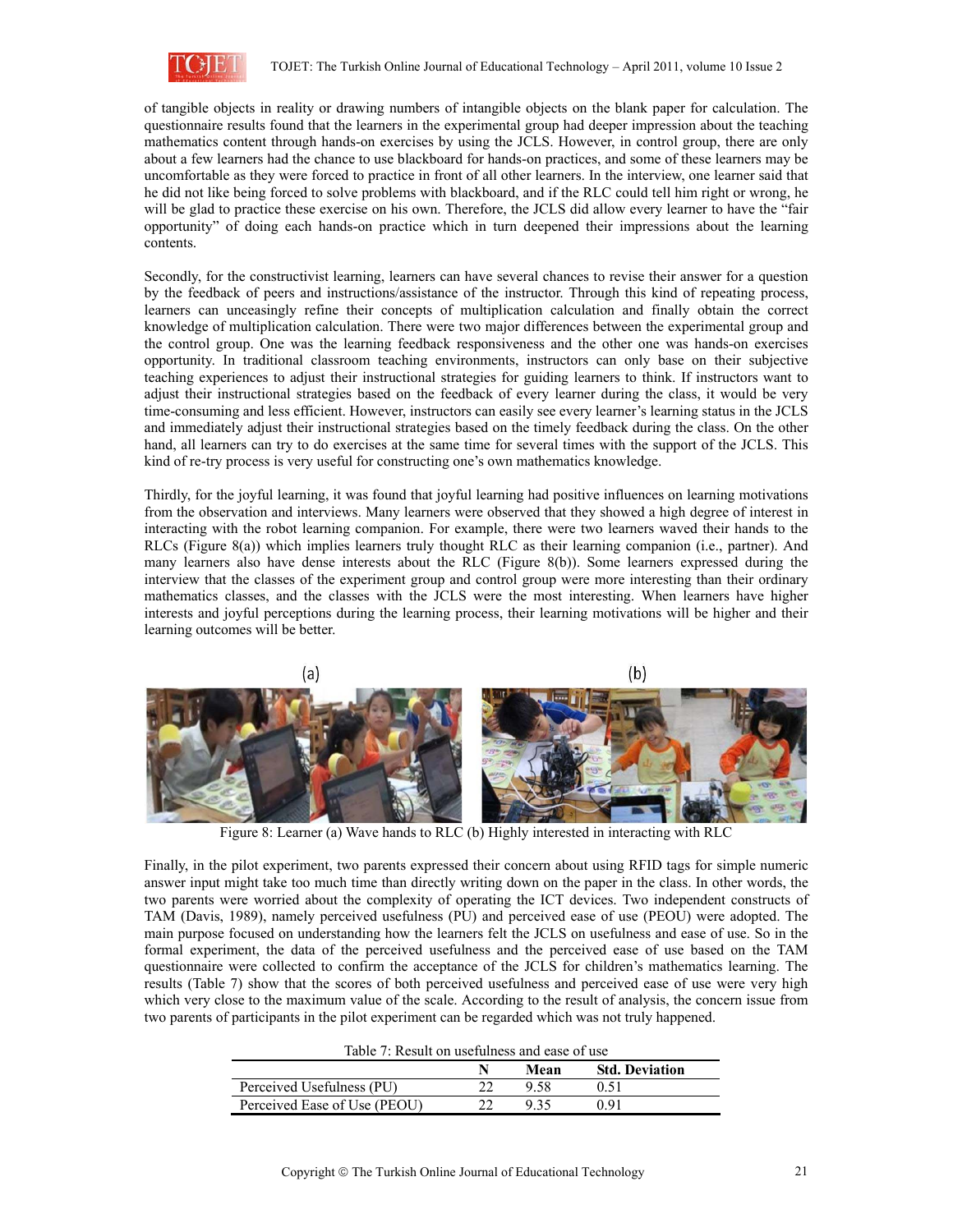

### **CONCLUSIONS**

The aim of this research is to design and evaluate a JCLS for supporting children's learning by using RLC and RFID technologies. The results show that the JCLS can help children learners to have better learning experiences in terms of experiential learning, constructivist learning and joyful learning. Many learners responded that JCLS could increase their learning motivations and help them concentrate on the instruction and learning activity. Results also found that children learners were well-perceived the usefulness and ease of use of the JCLS. The main contribution of this research is to show the feasibility and potential of applying educational robots and RFID technologies to help children learners to do mathematical learning.

There are two limitations in this research. Firstly, this research did not investigate the learning performance because this research was focused on the design and implementation of the JCLS to support children's learning. Future research should consider conducting a long-term experiment to investigate the effects of learning performance and the differences across various grade levels. The second limitation is the learning contents designed in this research was not suitable for adaptive learning. How to design adaptive learning contents driven by robot learning companion would be a very promising future research topic.

#### **ACKNOWLEDGEMENTS**

This research was supported by the National Science Council, Taiwan under project numbers NSC99-2511-S-110-004-MY3 and NSC99-2631-S-011-002.

#### **REFERENCES**

- Appelman, R. (2004). Designing experiential modes: A key focus for immersive learning environments. *TechTrends, 49*(3), 64-74.
- Armstrong, D., Gosling, A., Weinman, J., & Marteau, T. (1997). The Place of Inter-Rater Reliability in Qualitative Research: An Empirical Study. *Sociology, 31*(3), 597-606.
- Barab, S., Thomas, M., Dodge, T., Carteaux, R., & Tuzun, H. (2005). Making learning fun: Quest Atlantis, a game without guns. *Educational Technology Research and Development, 53*(1), 86-107.
- Barker, B. S., & Ansorge, J. (2007). Robotics as Means to Increase Achievement Scores in an Informal Learning Environment. *Journal of Research on Technology in Education, 39*(3), 229-243.
- Bruckman, A. (1998). Community Support for Constructionist Learning. *Computer Supported Cooperative Work: The Journal of Collaborative Computing, 7*(1-2), 47-86.
- Chen, L., Chen, T. L., & Liu, H. K. J. (2010). Perception of Young Adults on Online Games: Implications for Higher Education. *The Turkish Online Journal of Educational Technology, 9*(3), 76-84.
- Chen, N. S., Hung, I. C., Lee, L., & Wei, C. W. (2010). *Exploring the Impact of Children's Mathematics Learning in the Ubiquitous Learning System with Robot Learning Companion*. Paper presented at Asia-Pacific Conference on Technology Enhanced Learning (APTEL 2010), Osaka, Japan.
- Chen, N. S., Hung, I. C., & Wei, C. W. (2010). Developing Ubiquitous Learning System with Robots for Children's Learning*.* In G. Biswas, D. Carr, Y. S. Chee & W. Y. Hwang (Eds.), *Proceedings of the 3rd IEEE International Conference on Digital Game and Intelligent Toy Enhanced Learning (DIGITEL 2010)* (pp. 61-68). Kaohsiung City, Taiwan: IEEE Computer Society Press.
- Chen, N. S., Kinshuk, Wei, C. W., & Yang, S. J. H. (2008). Designing a self-contained group area network for ubiquitous learning. *Educational Technology & Society, 11*(2), 16-26.
- Chen, N. S., Lin, K. M., & Kinshuk (2008). Analysing users' satisfaction with e-learning using a negative critical incidents approach. *Innovations in Education and Teaching International, 45*(2), 115 – 126.
- Chen, N. S., & Tsai, C. C. (2009). Knowledge infrastructure of the future. *Educational Technology & Society, 12*(1), 1-4.
- Cheng, H. N. H., Wu, W. M. C., Liao, C. C. Y., & Chan, T. W. (2009). Equal opportunity tactic: Redesigning and applying competition games in classrooms. *Computers & Education, 53*(3), 866-876.
- Chung, P. Y., Chang, C. J., Liang, Y. D., Shih, B. Y., Lin, M. Z., Chen, T. H., et al. (2010). Design, Development and Learning Assessment by Applying NXT Robotics Multi-Media Learning Materials: A Preliminary Study to Explore Students'Learning Motivation *World Academy of Science, Engineering and Technology, 65*, 1102-1106.
- Churchill, G. A. (1979). A paradigm for developing better measures of marketing constructs. *Journal of Marketing Research, 16*(1), 64-73.
- Cronjé, J. (2006). Paradigms Regained: Toward Integrating Objectivism and Constructivism in Instructional Design and the Learning Sciences. *Educational Technology Research and Development, 54*(4), 387-416.
- Davis, F. (1989). Perceived usefulness, perceived ease of use, and user acceptance of information technology. *MIS Quarterly, 13*(3), 319-340.
- Dewey, J. (1938). *Experience and education.* New York, NY: Simon and Schuster.
- Dunnette, M., McCartney, J., Carlson, H., & Kirchner, W. (1962). A study of faking behavior on a forced-choice self-description checklist. *Personnel Psychology, 15*(2), 13-24.
- Fasola, J., & Mataric, M. J. (2010). *Robot Motivator: Increasing User Enjoyment and Performance on a*